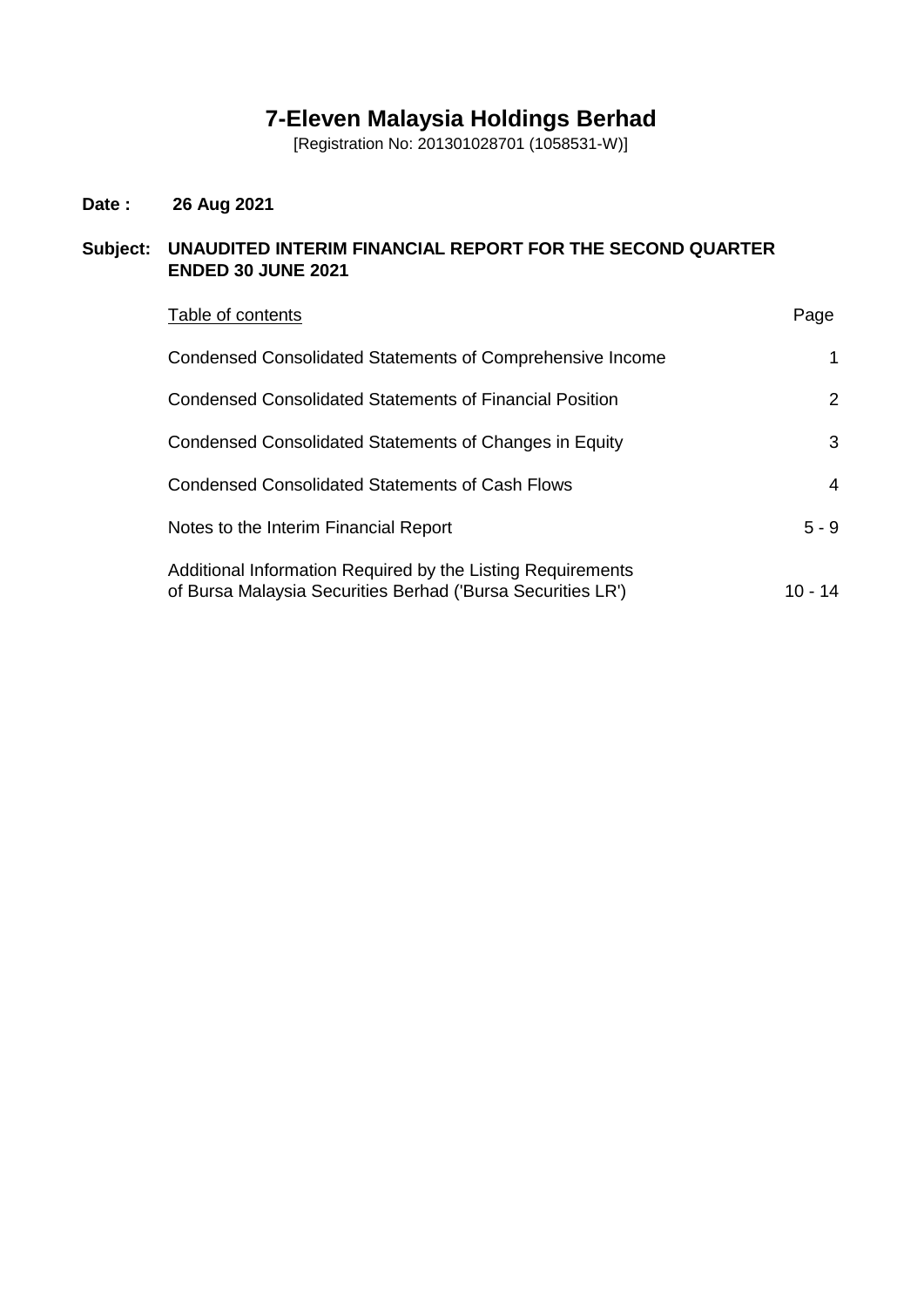## **UNAUDITED INTERIM FINANCIAL REPORT FOR THE SECOND QUARTER ENDED 30 JUNE 2021 CONDENSED CONSOLIDATED STATEMENTS OF COMPREHENSIVE INCOME**

|                                                               | <b>INDIVIDUAL QUARTER</b><br>3 months ended |               | <b>CUMULATIVE QUARTER</b> |               |
|---------------------------------------------------------------|---------------------------------------------|---------------|---------------------------|---------------|
|                                                               |                                             |               | 6 months ended            |               |
|                                                               | 30.6.2021                                   | 30.6.2020     | 30.6.2021                 | 30.6.2020     |
|                                                               | <b>RM'000</b>                               | <b>RM'000</b> | <b>RM'000</b>             | <b>RM'000</b> |
| Revenue                                                       | 676,669                                     | 649,731       | 1,333,797                 | 1,269,023     |
| Cost of sales                                                 | (499,807)                                   | (477,237)     | (980, 850)                | (903, 982)    |
| <b>Gross profit</b>                                           | 176,862                                     | 172,494       | 352,947                   | 365,041       |
| Other operating income                                        | 41,670                                      | 42,994        | 82,165                    | 76,154        |
| Selling and distribution expenses                             | (156, 928)                                  | (157, 619)    | (304, 900)                | (317, 538)    |
| Administrative and other operating expenses                   | (37, 632)                                   | (36,060)      | (71, 371)                 | (71, 421)     |
| <b>Profit from operations</b>                                 | 23,972                                      | 21,809        | 58,841                    | 52,236        |
| Finance costs                                                 | (15,078)                                    | (15, 296)     | (29, 548)                 | (25, 635)     |
| Share of results of an associate                              |                                             | (305)         |                           | (649)         |
| Profit before tax                                             | 8,894                                       | 6,208         | 29,293                    | 25,952        |
| Income tax expense                                            | (5, 282)                                    | (3,537)       | (12, 149)                 | (11, 911)     |
| Profit after tax                                              | 3,612                                       | 2,671         | 17,144                    | 14,041        |
| Profit after tax attributable to:                             |                                             |               |                           |               |
| Equity holders of the Company                                 | 1,120                                       | 1,033         | 12,799                    | 12,404        |
| Non-controlling interest                                      | 2,492                                       | 1,638         | 4,345                     | 1,637         |
|                                                               | 3,612                                       | 2,671         | 17,144                    | 14,041        |
| Total comprehensive income for the<br>financial year          |                                             |               |                           |               |
| Equity holders of the Company                                 | 1,120                                       | 1,033         | 12,799                    | 12,404        |
| Non-controlling interest                                      | 2,492                                       | 1,638         | 4,345                     | 1,637         |
|                                                               | 3,612                                       | 2,671         | 17,144                    | 14,041        |
| Basic/diluted earnings per ordinary share (sen)<br>(Note B11) | 0.10                                        | 0.09          | 1.13                      | 1.08          |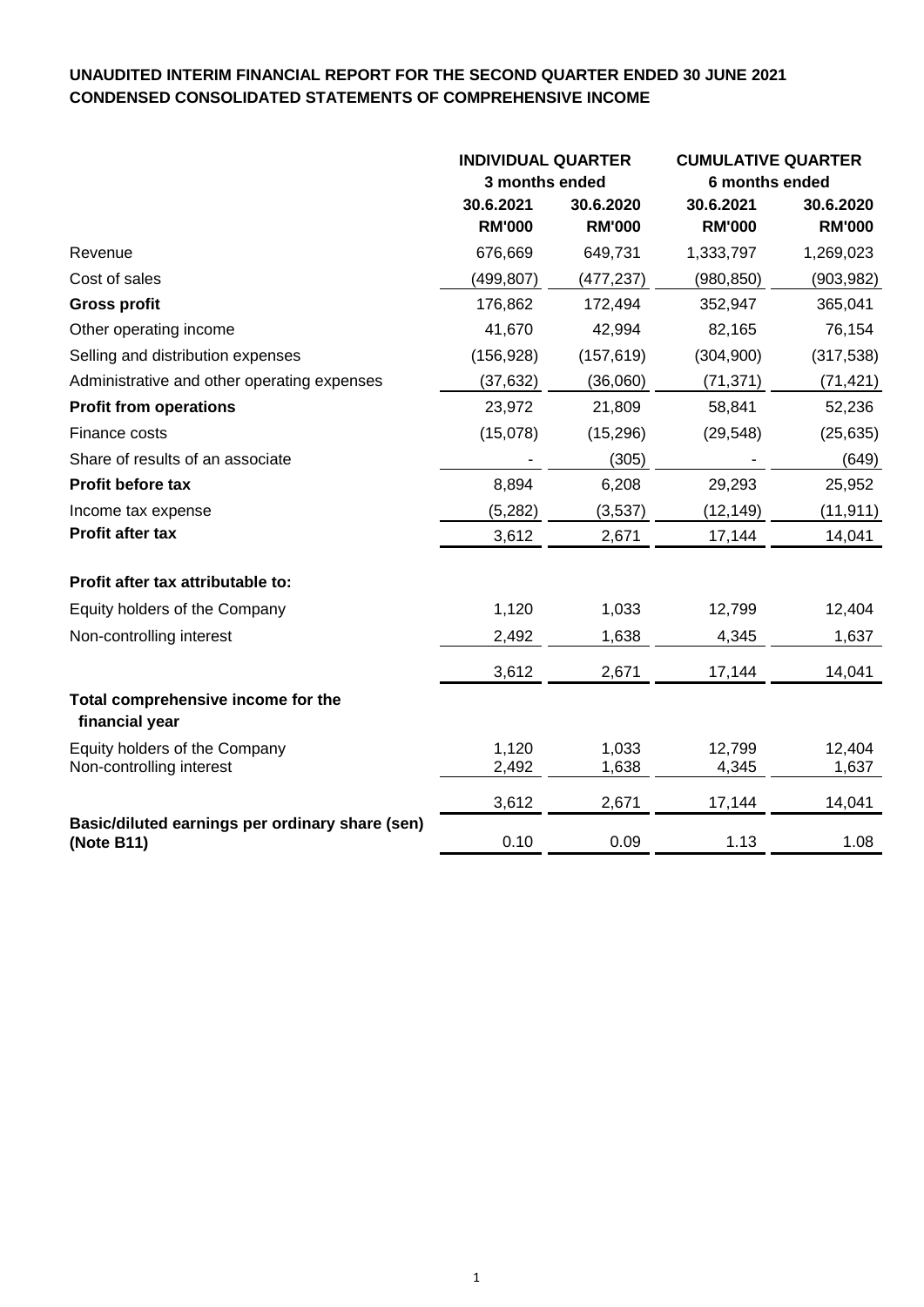## **UNAUDITED INTERIM FINANCIAL REPORT FOR THE SECOND QUARTER ENDED 30 JUNE 2021 CONDENSED CONSOLIDATED STATEMENTS OF FINANCIAL POSITION**

|                                                                     |                            | <b>The Group</b>            |
|---------------------------------------------------------------------|----------------------------|-----------------------------|
|                                                                     | <b>Unaudited</b>           | <b>Audited</b>              |
|                                                                     | As at                      | As at                       |
|                                                                     | 30.6.2021<br><b>RM'000</b> | 31.12.2020<br><b>RM'000</b> |
| <b>Assets</b><br><b>Non-current assets</b>                          |                            |                             |
|                                                                     | 350,442                    | 346,484                     |
| Property, plant and equipment<br>Right of use assets                | 667,089                    | 672,881                     |
| Intangible assets                                                   | 456,360                    | 425,492                     |
| Other investments                                                   | 9,402                      | 5,174                       |
| Sundry receivables                                                  | 15,487                     | 13,782                      |
| Deferred tax assets                                                 | 3,015                      | 6,777                       |
|                                                                     | 1,501,795                  | 1,470,590                   |
|                                                                     |                            |                             |
| <b>Current assets</b>                                               |                            |                             |
| Inventories                                                         | 352,797                    | 288,947                     |
| Sundry receivables                                                  | 78,116                     | 96,183                      |
| Tax recoverable                                                     | 2,430                      |                             |
| Other investment                                                    | 60,968                     | 46,149                      |
| Cash and bank balances                                              | 241,908                    | 134,980                     |
|                                                                     | 736,219                    | 566,259                     |
| <b>Total assets</b>                                                 | 2,238,014                  | 2,036,849                   |
| <b>Equity and liabilities</b>                                       |                            |                             |
| Equity attributable to equity holders of the Company                |                            |                             |
| Share capital                                                       | 1,485,138                  | 1,485,138                   |
| <b>Treasury shares</b>                                              | (161, 410)                 | (157, 243)                  |
| Capital reorganisation deficit                                      | (1,343,248)                | (1,343,248)                 |
| Assets revaluation reserve                                          | 42,214                     | 42,214                      |
| <b>Retained profits</b>                                             | 34,677                     | 39,899                      |
|                                                                     | 57,371                     | 66,760                      |
| Non-controlling interest                                            |                            |                             |
|                                                                     | 110,468<br>167,839         | 94,461                      |
| <b>Total equity</b>                                                 |                            | 161,221                     |
| <b>Non-current liabilities</b>                                      |                            |                             |
| Provisions                                                          | 9,806                      | 9,572                       |
| Borrowings                                                          | 561,057                    | 331,710                     |
| Lease liabilities                                                   | 552,018                    | 559,833                     |
| <b>Contract liabilities</b>                                         | 12,692                     | 10,563                      |
| Deferred tax liabilities                                            | 56,584                     | 61,255                      |
|                                                                     | 1,192,157                  | 972,933                     |
| <b>Current liabilities</b>                                          |                            |                             |
| Provisions                                                          |                            |                             |
|                                                                     | 484                        | 1,936                       |
| <b>Borrowings</b>                                                   | 168,865                    | 201,365                     |
| Trade payables<br>Other payables                                    | 465,530                    | 441,498                     |
| Lease liabilities                                                   | 124,092                    | 143,481                     |
| <b>Contract liabilities</b>                                         | 102,464                    | 100,016                     |
| <b>Taxation</b>                                                     | 8,633                      | 3,981                       |
|                                                                     | 7,950                      | 10,418                      |
|                                                                     | 878,018                    | 902,695                     |
| <b>Total liabilities</b>                                            | 2,070,175                  | 1,875,628                   |
| <b>Total equity and liabilities</b>                                 | 2,238,014                  | 2,036,849                   |
| Net assets per share attributable to ordinary equity holders of the |                            |                             |
| Company, based on number of outstanding shares                      |                            |                             |
| in issue with voting rights (sen)                                   | 5.09                       | 5.91                        |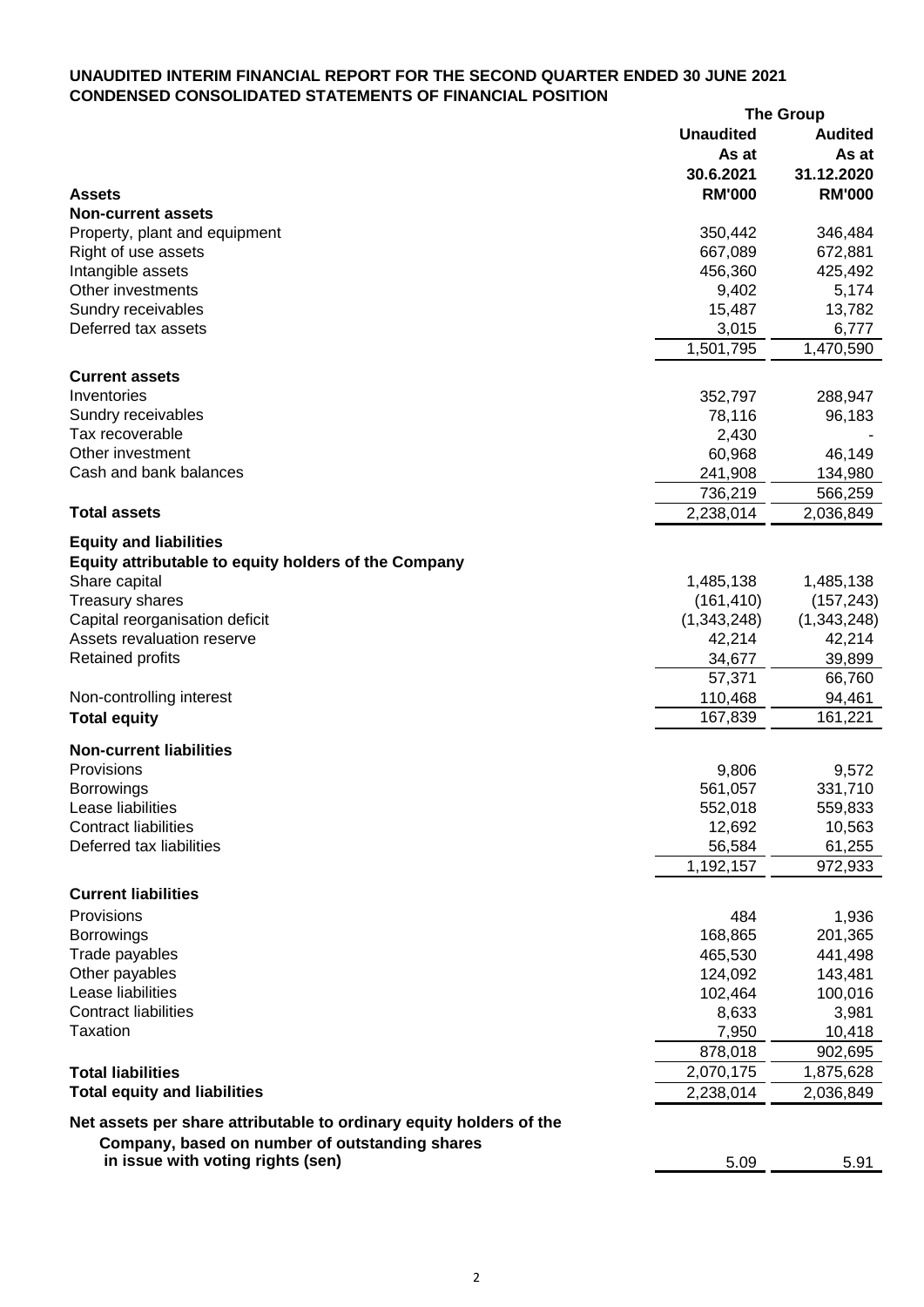#### **UNAUDITED INTERIM FINANCIAL REPORT FOR THE SECOND QUARTER ENDED 30 JUNE 2021 CONDENSED CONSOLIDATED STATEMENTS OF CHANGES IN EQUITY**

|                                                                                                                   | Attributable to Equity Holders of the Company |                                            |                                            |                                         |                                      |                               |                                          |                                         |
|-------------------------------------------------------------------------------------------------------------------|-----------------------------------------------|--------------------------------------------|--------------------------------------------|-----------------------------------------|--------------------------------------|-------------------------------|------------------------------------------|-----------------------------------------|
|                                                                                                                   |                                               |                                            | Capital                                    | <b>Assets</b>                           |                                      |                               | Non-                                     |                                         |
|                                                                                                                   | <b>Share</b><br>capital<br><b>RM'000</b>      | <b>Treasury</b><br>shares<br><b>RM'000</b> | reorganisation<br>deficit<br><b>RM'000</b> | revaluation<br>reserve<br><b>RM'000</b> | Retained<br>profits<br><b>RM'000</b> | <b>Total</b><br><b>RM'000</b> | controlling<br>interest<br><b>RM'000</b> | <b>Total</b><br>equity<br><b>RM'000</b> |
| At 1 January 2021                                                                                                 |                                               |                                            |                                            |                                         |                                      |                               |                                          |                                         |
| As previously stated                                                                                              | 1,485,138                                     | (157, 243)                                 | (1,343,248)                                | 42,214                                  | 39,899                               | 66,760                        | 94,461                                   | 161,221                                 |
| Acquisition of a subsidiaries                                                                                     |                                               |                                            |                                            |                                         |                                      |                               | 13,455                                   | 13,455                                  |
| Acquisition of treasury shares                                                                                    |                                               | (4, 167)                                   |                                            |                                         |                                      | (4, 167)                      |                                          | (4, 167)                                |
| Total comprehensive income                                                                                        |                                               |                                            |                                            |                                         | 12,799                               | 12,799                        | 4,345                                    | 17,144                                  |
| <b>Transaction with owners:</b><br>Dividends on ordinary shares,<br>representing total transaction<br>with owners |                                               |                                            |                                            |                                         | (18,021)                             | (18,021)                      |                                          | (18,021)                                |
| Dividends paid to non-controlling<br>interests                                                                    |                                               |                                            |                                            |                                         |                                      |                               | (1,793)                                  | (1,793)                                 |
| At 30 June 2021                                                                                                   | 1,485,138                                     | (161, 410)                                 | (1,343,248)                                | 42,214                                  | 34,677                               | 57,371                        | 110,468                                  | 167,839                                 |
| At 1 January 2020                                                                                                 |                                               |                                            |                                            |                                         |                                      |                               |                                          |                                         |
| As previously stated                                                                                              | 1,485,138                                     | (128, 928)                                 | (1,343,248)                                | 41,969                                  | 46,985                               | 101,916                       | 195                                      | 102,111                                 |
| Acquisition of a subsidiary                                                                                       |                                               |                                            |                                            |                                         |                                      |                               | 95,197                                   | 95,197                                  |
| Acquisition of treasury shares                                                                                    |                                               | (28, 315)                                  |                                            |                                         |                                      | (28, 315)                     |                                          | (28, 315)                               |
| Changes in subsidiary's ownership<br>interests that do not result in a<br>loss of control                         |                                               |                                            |                                            |                                         | (10, 398)                            | (10, 398)                     | (2, 394)                                 | (12, 792)                               |
| Total comprehensive income                                                                                        |                                               |                                            |                                            | 245                                     | 29,766                               | 30,011                        | 5,587                                    | 35,598                                  |
| <b>Transaction with owners:</b><br>Dividends on ordinary shares,<br>representing total transaction                |                                               |                                            |                                            |                                         |                                      |                               |                                          |                                         |
| with owners<br>Dividends paid to non-controlling                                                                  |                                               |                                            |                                            |                                         | (26, 454)                            | (26, 454)                     |                                          | (26, 454)                               |
| interests<br>At 31 December 2020                                                                                  | 1,485,138                                     | (157, 243)                                 | (1,343,248)                                | 42,214                                  | 39,899                               | 66,760                        | (4, 124)<br>94,461                       | (4, 124)<br>161,221                     |
|                                                                                                                   |                                               |                                            |                                            |                                         |                                      |                               |                                          |                                         |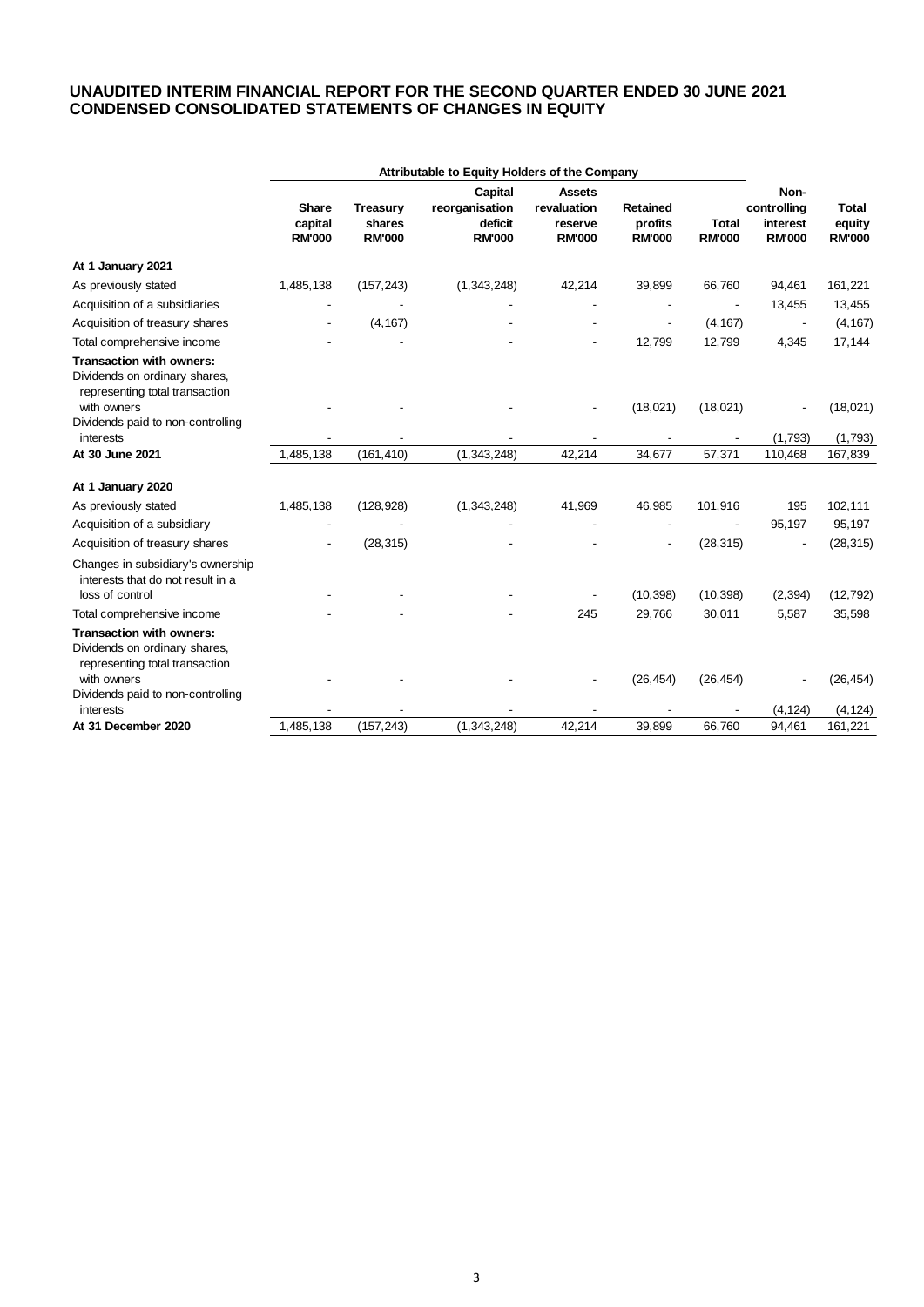## **UNAUDITED INTERIM FINANCIAL REPORT FOR THE SECOND QUARTER ENDED 30 JUNE 2021 CONDENSED CONSOLIDATED STATEMENTS OF CASH FLOWS**

|                                                                                                | <b>CUMULATIVE QUARTER</b> |                 |
|------------------------------------------------------------------------------------------------|---------------------------|-----------------|
|                                                                                                | 6 months ended            |                 |
|                                                                                                | 30.6.2021                 | 30.6.2020       |
|                                                                                                | <b>RM'000</b>             | <b>RM'000</b>   |
| Cash flows from operating activities                                                           |                           |                 |
| Cash receipts from customers and other receivables                                             | 1,463,936                 | 1,385,037       |
| Cash paid to suppliers and employees                                                           | (1, 337, 687)             | (1,318,838)     |
| Cash generated from operations                                                                 | 126,249                   | 66,199          |
| Interest paid                                                                                  | (11, 412)                 | (8,734)         |
| Tax paid                                                                                       | (18, 376)                 | (5, 843)        |
| Net cash generated from operating activities                                                   | 96,461                    | 51,622          |
| Cash flows from investing activities                                                           |                           |                 |
|                                                                                                |                           |                 |
| Acquisition of an associate                                                                    |                           | (7, 512)        |
| Acquisition of subsidiaries and businesses                                                     | (24, 595)                 | (328, 597)      |
| Acquisition of quoted shares                                                                   | (4, 714)                  |                 |
| Purchase of property, plant and equipment                                                      | (20, 746)                 | (22, 523)       |
| Proceeds from disposal of property, plant and equipment                                        | 948                       | 84              |
| Dividend received                                                                              | 45                        | 29              |
| Interest received                                                                              | 1,038                     | 1,102           |
| Increase in pledge fixed deposits with licensed bank                                           | (990)                     |                 |
| Net change in short term funds                                                                 | (14, 695)                 | 51,632          |
| Net cash used in investing activities                                                          | (63, 709)                 | (305, 785)      |
| Cash flows from financing activities                                                           |                           |                 |
| Acquisition of treasury shares                                                                 | (4, 167)                  |                 |
| Dividends paid to shareholders of the Company                                                  | (18,021)                  | (26, 454)       |
| Dividends paid to non-controlling interests                                                    | (1,793)                   |                 |
| Proceeds from bankers' acceptances                                                             | 176,200                   | 153,100         |
| Proceeds from medium term note                                                                 | 498,939                   |                 |
| Proceeds from term loan                                                                        | 43,730                    | 377,000         |
| Proceeds from revolving credit                                                                 | 20,000                    |                 |
| Payment of principal portion of lease liabilities                                              | (73, 745)                 | (61, 759)       |
| Repayment of bankers' acceptances                                                              | (177, 690)                | (134,000)       |
| Repayment of term loans                                                                        | (371, 504)                | (9,951)         |
| Repayment of revolving credit                                                                  | (20,000)                  |                 |
|                                                                                                |                           |                 |
| Repayment of hire purchase and finance lease liabilities<br>Net cash from financing activities | (54)<br>71,895            | (43)<br>297,893 |
|                                                                                                |                           |                 |
| Net increase in cash and cash equivalents                                                      | 104,647                   | 43,730          |
| Cash and cash equivalents at beginning of the financial period                                 | 134,649                   | 96,207          |
| Cash and cash equivalents at end of the financial period                                       | 239,296                   | 139,937         |
| Cash and cash equivalents at the end of the financial period comprises the following:-         |                           |                 |
| Cash and bank balances                                                                         | 239,128                   | 139,937         |
| Fixed deposits with licensed banks                                                             | 2,780                     | 201             |
|                                                                                                | 241,908                   | 140,138         |
| Less: Fixed deposit pledged to licensed bank                                                   | (2,612)                   | (201)           |
|                                                                                                | 239,296                   | 139,937         |
|                                                                                                |                           |                 |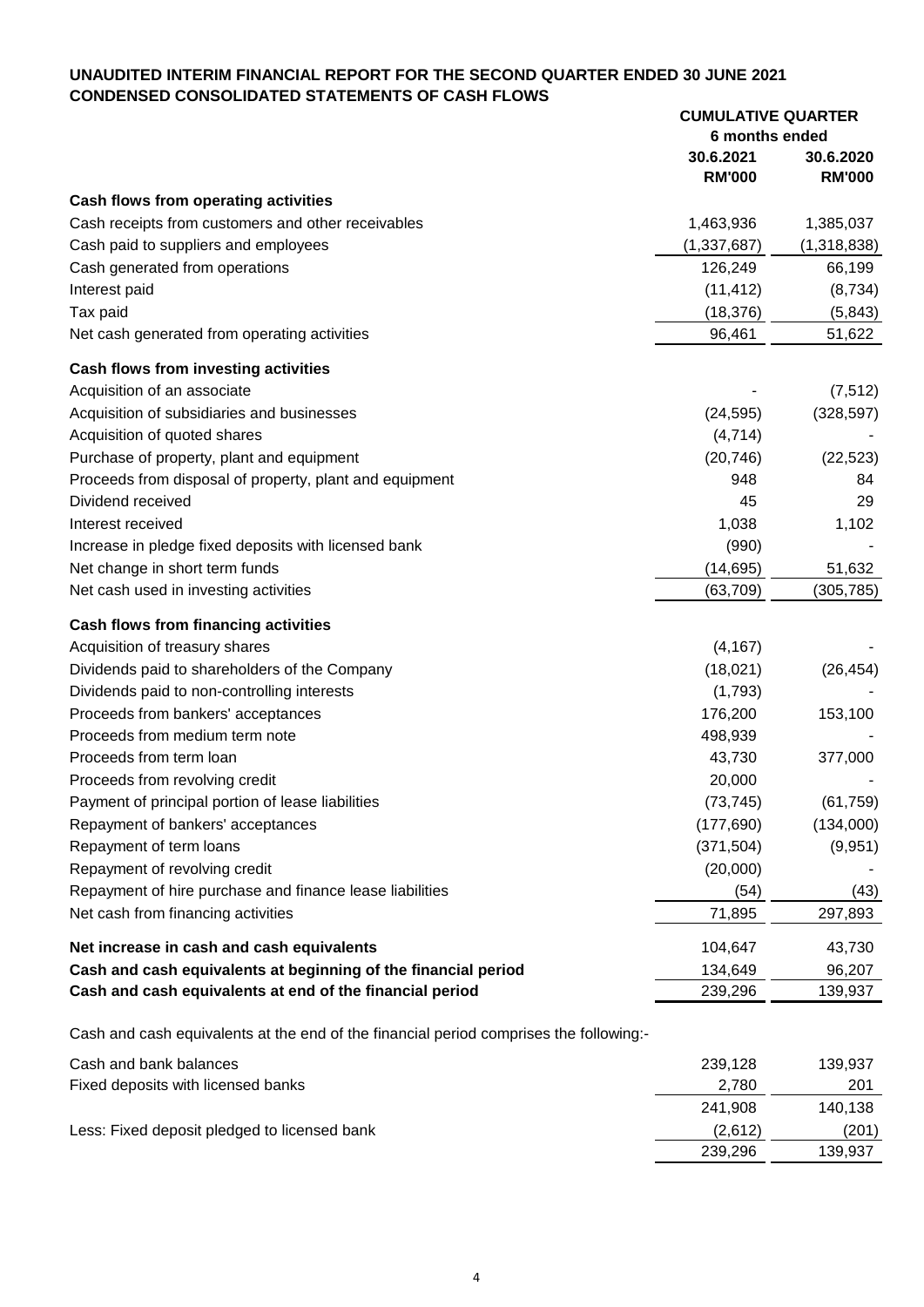#### **A1. CORPORATE INFORMATION**

7-Eleven Malaysia Holdings Berhad ("SEM" or "the Company") is a public limited liability company, incorporated and domiciled in Malaysia.

SEM is an investment holding company, with 2 major subsidiaries:-

- (a) 7-Eleven Malaysia Sdn Bhd ("7EMSB"), which manages the operations and franchising of the convenience store chain under the "7-Eleven" brand; and
- (b) Caring Pharmacy Group Berhad, which operates the pharmaceutical retail chain under the "Caring", "Wellings" and "Georgetown" brands.

The Company and its subsidiaries are collectively referred to as the Group.

#### **A2. BASIS OF PREPARATION**

The interim financial report is unaudited and has been prepared in accordance with the requirements of Malaysian Financial Reporting Standard ("MFRS") 134 Interim Financial Reporting issued by the Malaysian Accounting Standards Board and paragraph 9.22 and Appendix 9B of the Listing Requirements of Bursa Malaysia Securities Berhad. It should be read in conjunction with the Group's annual audited financial statements for the year ended 31 December 2020.

The interim financial report is presented in Ringgit Malaysia ("RM") and all values are rounded to the nearest thousand ("RM'000") except when otherwise indicated.

#### **A3. CHANGES IN ACCOUNTING POLICIES**

The accounting policies and methods of computation adopted in the preparation of the interim financial report are consistent with those adopted in the audited financial statements for the year ended 31 December 2020 except as follows:

On 1 January 2021, the Group adopted the following amended MFRSs mandatory for annual financial period beginning on or after 1 January 2021:

| <b>Description</b>                                                                                     | <b>Effective for annual</b><br>financial periods<br>beginning on<br>or after |
|--------------------------------------------------------------------------------------------------------|------------------------------------------------------------------------------|
| Amendments to MFRS 9, MFRS 139, MFRS 7, MFRS 4 and MFRS 16:<br>Interest Rate Benchmark Reform- Phase 2 | 1 January 2021                                                               |

Adoption of the above standards and interpretations did not have any significant impact on the financial performance or position of the Group.

The standards, amendments to standards and IC Interpretation that are issued but not yet effective up to the date of issuance of the Group's financial statements are disclosed below:

|                                                                                  | <b>Effective for annual</b> |
|----------------------------------------------------------------------------------|-----------------------------|
|                                                                                  | financial periods           |
|                                                                                  | beginning on                |
|                                                                                  | or after                    |
| MFRS 3: Reference to Conceptual Framework (Amendments to MFRS 3)                 | 1 January 2022              |
| MFRS 9: Fees in the 10% Test for Derecognition of Financial Liabilities          | 1 January 2022              |
| Amendments to MFRS 116 Property, Plant and Equipment:                            | 1 January 2022              |
| Proceeds before Intended Use                                                     |                             |
| Amendments to MFRS 137 Provisions, Contingent Liabilities and Contingent Assets: | 1 January 2022              |
| Onerous Contracts- Cost of Fulfilling a Contract                                 |                             |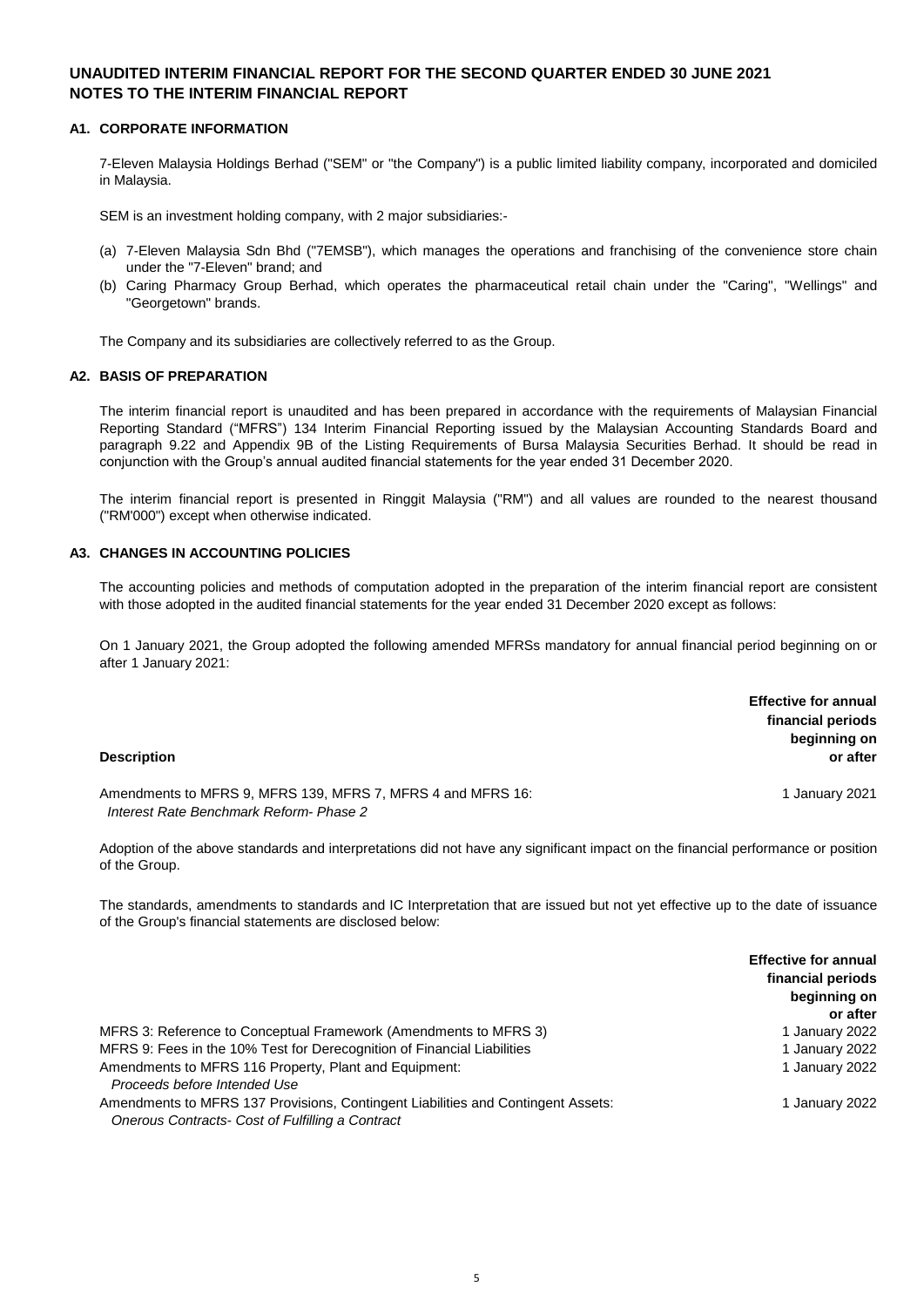#### **A3. CHANGES IN ACCOUNTING POLICIES (CONT'D)**

|                                                                                             | <b>Effective for annual</b><br>financial periods |
|---------------------------------------------------------------------------------------------|--------------------------------------------------|
|                                                                                             | beginning on                                     |
| <b>Description</b>                                                                          | or after                                         |
| Annual improvements to MFRS Standards 2018 - 2020 Cycle                                     | 1 January 2022                                   |
| Amendments to MFRS 1: First-time Adoption of Malaysian Financial Reporting Standards<br>(i) |                                                  |
| Amendments to MFRS 3: Business Combination<br>(ii)                                          |                                                  |
| Amendments to MFRS 9: Financial Instruments<br>(iii)                                        |                                                  |
| Amendments to MFRS 16: Leases<br>(iv)                                                       |                                                  |
| Amendments to MFRS 141: Agriculture<br>(v)                                                  |                                                  |
| MFRS 108: Definition of Accounting Estimates (Amendments to MFRS 108)                       | 1 January 2023                                   |
| MFRS 101: Disclosure of Accounting Policies (Amendments to MFRS 101)                        | 1 January 2023                                   |
| Amendments to MFRS 101 Presentation of Financial Statements:                                |                                                  |
| Classification of Liabilities as Current or Non-current                                     | 1 January 2023                                   |
| <b>MFRS 17: Insurance Contracts</b>                                                         | 1 January 2023                                   |
| Amendments to MFRS 17 Insurance Contracts                                                   | 1 January 2023                                   |
| Amendments to MFRS 112: Deferred Tax related to Assets and Liabilities arising from         | 1 January 2023                                   |
| a Single Transaction                                                                        |                                                  |

The Group has not early adopted any of the new or revised standards and amendments to standards that have been issued but not yet effective for the Group's accounting period beginning on or after 1 January 2021. The Group intend to adopt these standards, if applicable, when they become effective. The initial application of the new or revised MFRSs and Amendments to MFRSs, which will be applied prospectively or which requires extended disclosures, is not expected to have any significant financial impacts to the financial statements of the Group upon their initial adoption.

#### **A4. SEASONALITY OR CYCLICALITY OF OPERATIONS**

The business of the Group typically experience higher customer count, transaction value and sales during weekends, public holidays, school holidays and festive periods such as Chinese New Year, Hari Raya, Deepavali and Christmas. Additionally, the various stages of Movement Control Orders have an influence on trading hours as well as phasing of sales.

#### **A5. ITEMS OF UNUSUAL NATURE**

There were no unusual items affecting assets, liabilities, equity, net income or cash flows during the financial period under review.

#### **A6. CHANGES IN ESTIMATES**

There were no changes in estimates of amounts reported in prior financial year that have had a material effect in the current financial period.

#### **A7. CHANGES IN COMPOSITION OF THE GROUP**

On 29 January 2021, Caring Pharmacy Retail Management Sdn Bhd ("Caring"), an indirect 75%-owned subsidiary of SEM, completed the acquisitions of equity interests in pharmacy companies as well as business assets comprising the following:

- (i) 67% equity interest in The Pill House Pharmacy Sdn Bhd ("TPH") for a cash consideration of about RM24.94 million;
- (ii) 60% equity interest in Wellings Pharmacy Sdn Bhd ("Wellings") for a cash consideration of RM19.90 million;
- (iii) business assets in three (3) pharmacy outlets held by Farmasi Sri Nibong Sdn Bhd for a cash consideration of RM3.00 million; and
- (iv) business assets in one (1) pharmacy outlet held by Farmasi Sri Nibong (Pekaka) Sdn Bhd for a cash consideration of RM0.45 million.

Accordingly, TPH and Wellings, through Caring, are now 67% and 60%-owned subsidiaries of SEM.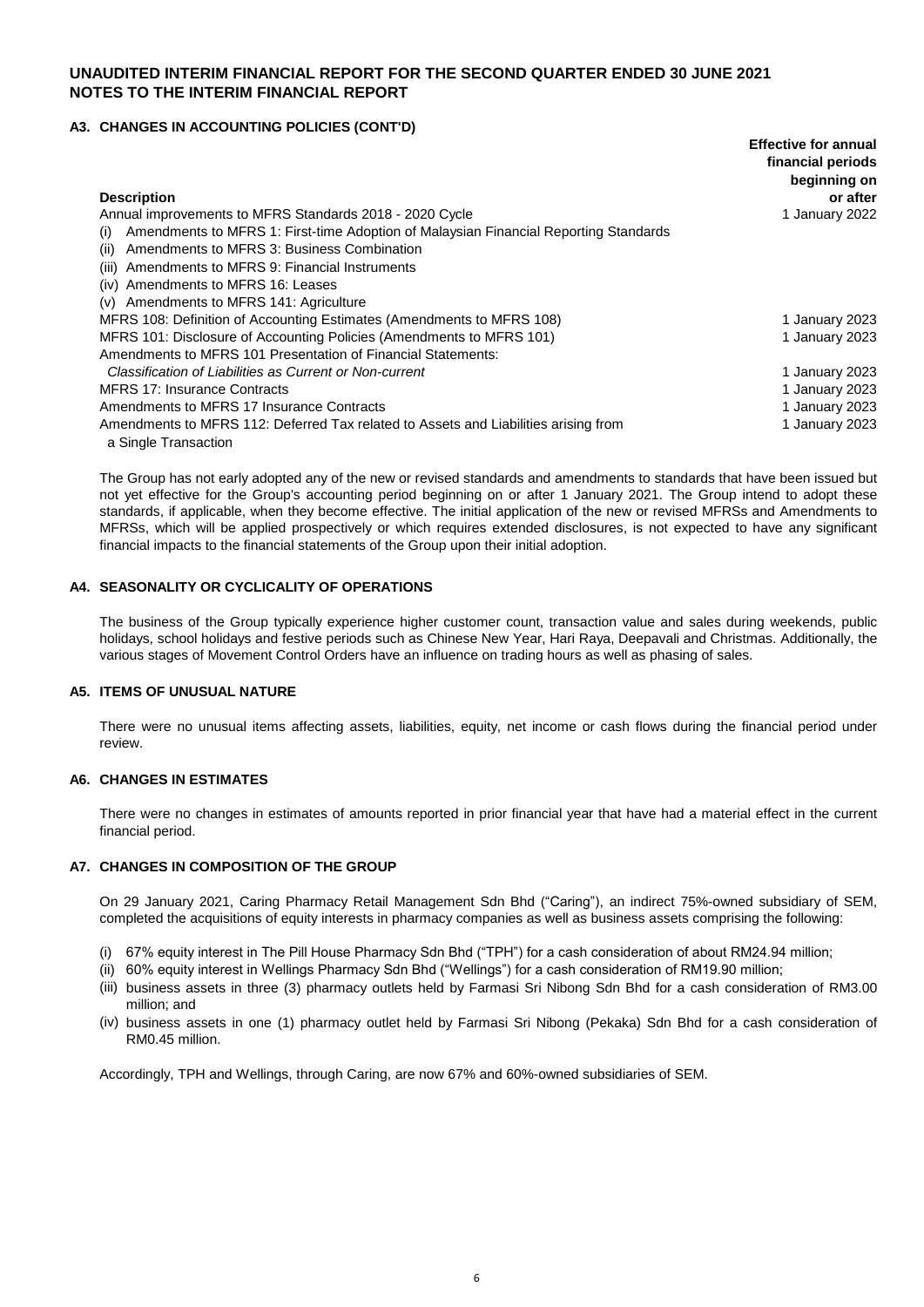#### **A8. DEBT AND EQUITY SECURITIES**

There were no issuances and repayments of debt and equity securities, share cancellations and resales of treasury shares for the current financial period ended 30 June 2021 and period up to the date of this announcement other than the following:-

#### Treasury shares

During the financial period ended 30 June 2021, the Company repurchased 2,930,000 of its issued ordinary shares from the open market at an average price of RM1.42 per share with internally generated funds. The shares repurchased are being held as treasury shares.

The number of treasury shares bought back and held in hand as at 30 June 2021 are as follows:

|              |        |                | Price per share (RM) |           | Number of |  |
|--------------|--------|----------------|----------------------|-----------|-----------|--|
| <b>Month</b> | Lowest | <b>Highest</b> | Average              | shares    | (RM'000)  |  |
| Mar 2021     | 1.36   | 1.40           | 1.38                 | 600.000   | 831       |  |
| Apr 2021     | 1.41   | 1.44           | 1.43                 | 2,330,000 | 3,336     |  |
|              |        |                |                      | 2,930,000 | 4,167     |  |

#### Medium Term Notes

The Company has established a 30-year medium term notes ("MTN") programme of RM600.0 million in nominal value ("MTN Programme"), which was lodged with the Securities Commission Malaysia ("SC")) on 15 April 2021 in accordance with the SC's Guidelines on Unlisted Capital Market Products under the Lodge and Launch Framework.

The Company has completed its maiden MTN issuance of RM500.0 million ("Series 1 MTN") under the MTN Programme on 28 June 2021.

#### **A9. DIVIDEND PAID**

During the financial period ended 30 June 2021, the Company paid a single tier cash dividend of 1.6 sen per ordinary share on 1,126,320,000 ordinary shares with voting rights. The entitlement date was fixed on 6 May 2021 and the cash dividend was paid on 21 May 2021.

**Inter-**

#### **A10.SEGMENT REPORT**

Segmental analysis for the financial period ended 30 June 2021 is as follows:

|                                       |                 | mer-          |               |
|---------------------------------------|-----------------|---------------|---------------|
|                                       | <b>External</b> | segment       | <b>Total</b>  |
| Revenue                               | <b>RM'000</b>   | <b>RM'000</b> | <b>RM'000</b> |
| For the six months ended 30 June 2021 |                 |               |               |
| Convenience stores                    | 1,125,647       |               | 1,125,647     |
| Pharmaceutical                        | 208,059         |               | 208,059       |
| <b>Others</b>                         | 91              | 340           | 431           |
| Inter-segment elimination             |                 | (340)         | (340)         |
|                                       | 1,333,797       |               | 1,333,797     |
| For the six months ended 30 June 2020 |                 |               |               |
| Convenience stores                    | 1,129,820       |               | 1,129,820     |
| Pharmaceutical                        | 139,097         |               | 139,097       |
| <b>Others</b>                         | 106             | 348           | 454           |
| Inter-segment elimination             |                 | (348)         | (348)         |
|                                       | 1,269,023       |               | 1,269,023     |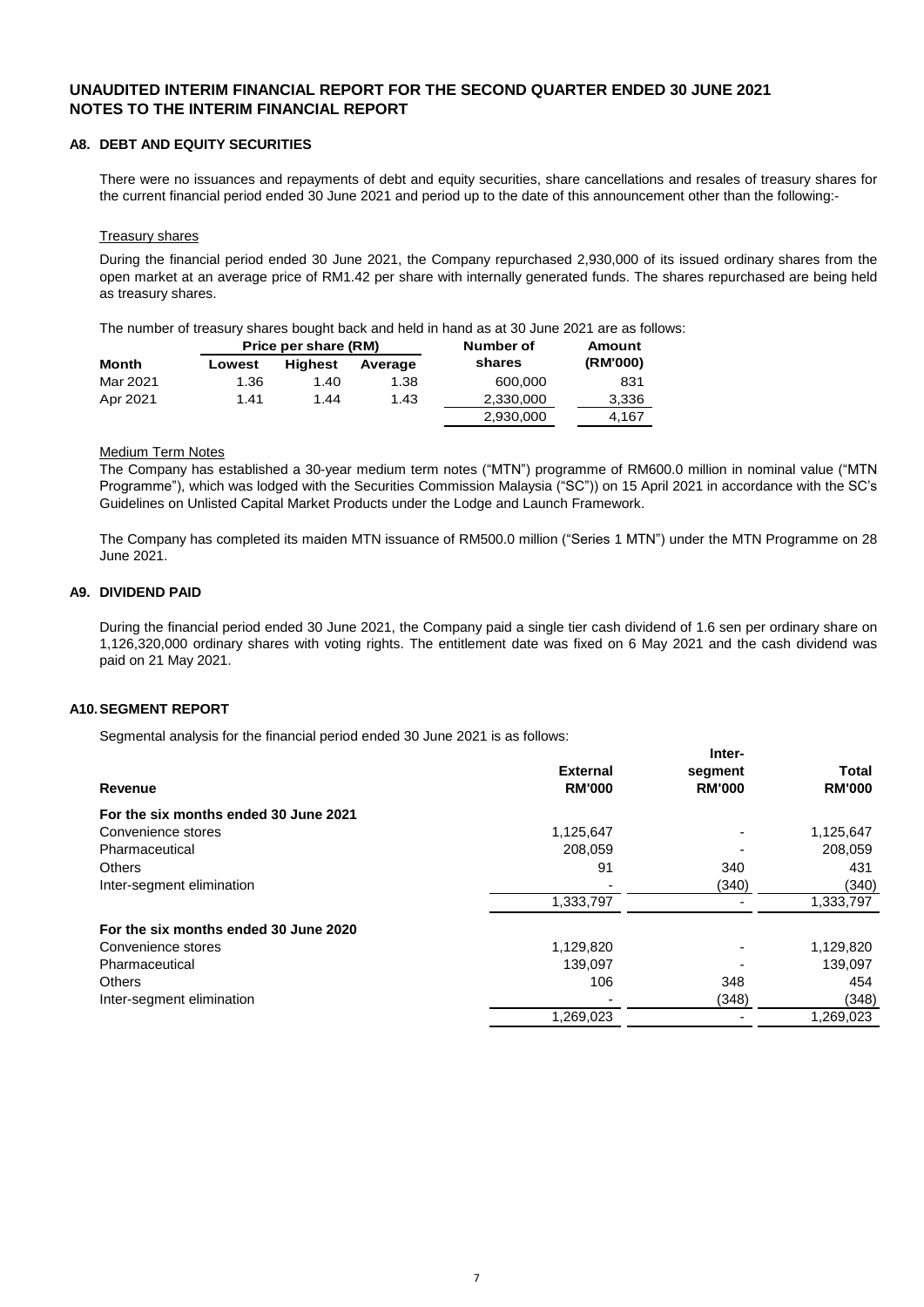#### **A10.SEGMENT REPORT (CONT'D)**

|                                  | <b>CUMULATIVE QUARTER</b><br>6 months ended |                            |  |
|----------------------------------|---------------------------------------------|----------------------------|--|
| <b>Results</b>                   | 30.6.2021<br><b>RM'000</b>                  | 30.6.2020<br><b>RM'000</b> |  |
| Convenience stores               | 42,204                                      | 54,076                     |  |
| Pharmaceutical                   | 18,120                                      | 6,376                      |  |
| <b>Others</b>                    | (2,521)                                     | (9,318)                    |  |
|                                  | 57,803                                      | 51,134                     |  |
| Interest income                  | 1,038                                       | 1,102                      |  |
| <b>Profit from operations</b>    | 58,841                                      | 52,236                     |  |
| Share of results of an associate |                                             | (649)                      |  |
| Finance costs                    | (29, 548)                                   | (25, 635)                  |  |
| <b>Profit before tax</b>         | 29,293                                      | 25,952                     |  |
| Income tax expense               | (12, 149)                                   | (11, 911)                  |  |
| Net profit for the year          | 17,144                                      | 14,041                     |  |

#### **A11.PROPERTY, PLANT AND EQUIPMENT**

During the 6 months ended 30 June, the Group acquired assets at costs of RM20.7 million (2020 : RM22.5 million). The assets acquired comprise mainly of renovation, furniture, fittings, equipment and computer equipment.

**CUMULATIVE QUARTER**

#### **A12.SIGNIFICANT RELATED PARTY TRANSACTIONS**

|                                                               |                                 | 6 months ended |                            |
|---------------------------------------------------------------|---------------------------------|----------------|----------------------------|
|                                                               |                                 | 30.6.2021      | 30.6.2020<br><b>RM'000</b> |
| <b>Transacting party</b>                                      | <b>Type of transaction</b>      | <b>RM'000</b>  |                            |
| With subsidiaries company                                     |                                 |                |                            |
| 7-Eleven Malaysia Sdn Bhd<br>("7-Eleven Malaysia" or "7EMSB") | Advances (to)/from 7EMSB        | (10, 622)      | 6,035                      |
|                                                               | Interest expense on advances    |                |                            |
|                                                               | from 7EMSB                      | 2,733          | 1,577                      |
| Convenience Shopping (Sabah)                                  | Interest income on advances to  |                |                            |
| Sdn Bhd ("CSSSB")                                             | <b>CSSSB</b>                    | (9,801)        |                            |
| With companies in which TSVT is<br>deemed interested*         |                                 |                |                            |
| U Mobile Sdn. Bhd.                                            | Receipts of payment from        |                |                            |
| ("U Mobile")                                                  | U Mobile for commission for     |                |                            |
|                                                               | sale of mobile phone reloads    | 5,175          | 7,788                      |
|                                                               | Payments to U Mobile for reload |                |                            |
|                                                               | transaction values for in-store |                |                            |
|                                                               | services for sale of mobile     |                |                            |
|                                                               | phone reloads                   | 82,902         | 122,480                    |
|                                                               | Receipts of payment from        |                |                            |
|                                                               | U Mobile for advertisement      |                |                            |
|                                                               | placement fees                  | 4,662          | 4,464                      |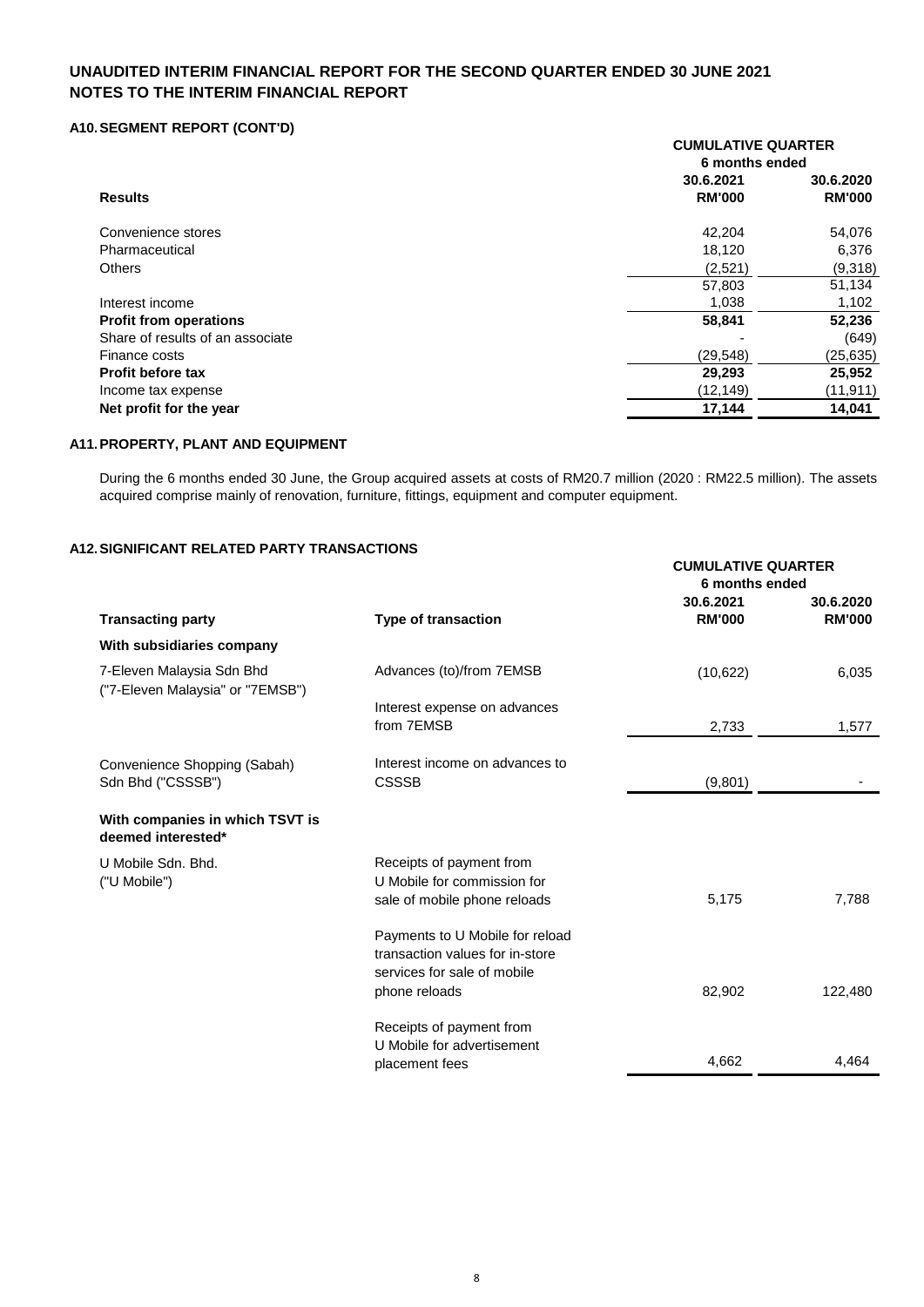#### **A12.SIGNIFICANT RELATED PARTY TRANSACTIONS (CONT'D)**

|                                                                           |                                                                                           | <b>CUMULATIVE QUARTER</b><br>6 months ended |                            |
|---------------------------------------------------------------------------|-------------------------------------------------------------------------------------------|---------------------------------------------|----------------------------|
| <b>Transacting party</b>                                                  | <b>Type of transaction</b>                                                                | 30.6.2021<br><b>RM'000</b>                  | 30.6.2020<br><b>RM'000</b> |
| With companies in which TSVT is<br>deemed interested*                     |                                                                                           |                                             |                            |
| Securexpress Services Sdn. Bhd.<br>("Securexpress")                       | Payments to Securexpress for<br>fees relating to the delivery of<br>merchandise to stores |                                             |                            |
|                                                                           |                                                                                           | 3,845                                       | 4,337                      |
| Berjaya Food Trading Sdn Bhd<br>("B Food")                                | Payment to B Food for purchase of<br>beverages                                            | 2,691                                       | 1,428                      |
| Nural Enterprise Sdn Bhd<br>("Nural")                                     | Payments to Nural for rental of<br>property                                               | 724                                         | 691                        |
| Sun Media Corporation Sdn Bhd<br>("Sun Media")                            | Advertising fees on placement of<br>advertisement in The Sun<br>newspaper                 | 416                                         | 679                        |
|                                                                           | Display fees from placement of<br>The Sun newspaper in 7-Eleven's<br>stores               | 360                                         | 360                        |
| Razer Pay Holdings Pte. Ltd.<br>and its subsidiary companies<br>("Razer") | Receipts of commission from Razer<br>for in-store services                                | 17,288                                      | 16,389                     |
|                                                                           | Payments to Razer for transaction<br>values for in-store services                         | 1,829,537                                   | 1,314,372                  |
|                                                                           | Receipts of transaction values from<br>Razer for e-wallet transactions                    | 104,122                                     | 62,699                     |

#### **A13.CONTINGENT LIABILITIES**

The Group has bank guarantees amounting to RM9,076,481 (31 December 2020: RM9,114,563) as security deposits in favour of various government and statutory bodies, and private companies.

The bank guarantee facility is granted to 7EMSB and Caring on a clean basis.

#### **A14.CAPITAL COMMITMENTS**

|                                   | <b>The Group</b> |                |
|-----------------------------------|------------------|----------------|
|                                   | <b>Unaudited</b> | <b>Audited</b> |
|                                   | As at            | As at          |
|                                   | 30.6.2021        | 31.12.2020     |
|                                   | <b>RM'000</b>    | <b>RM'000</b>  |
| Property, plant and equipment     |                  |                |
| - approved and contracted for     | 9,363            | 9.492          |
| - approved but not contracted for | 91,595           | 116,252        |
|                                   | 100,958          | 125.744        |
|                                   |                  |                |

#### **A15.SUBSEQUENT EVENT**

There were no significant events since the end of this current quarter up to the date of this announcement.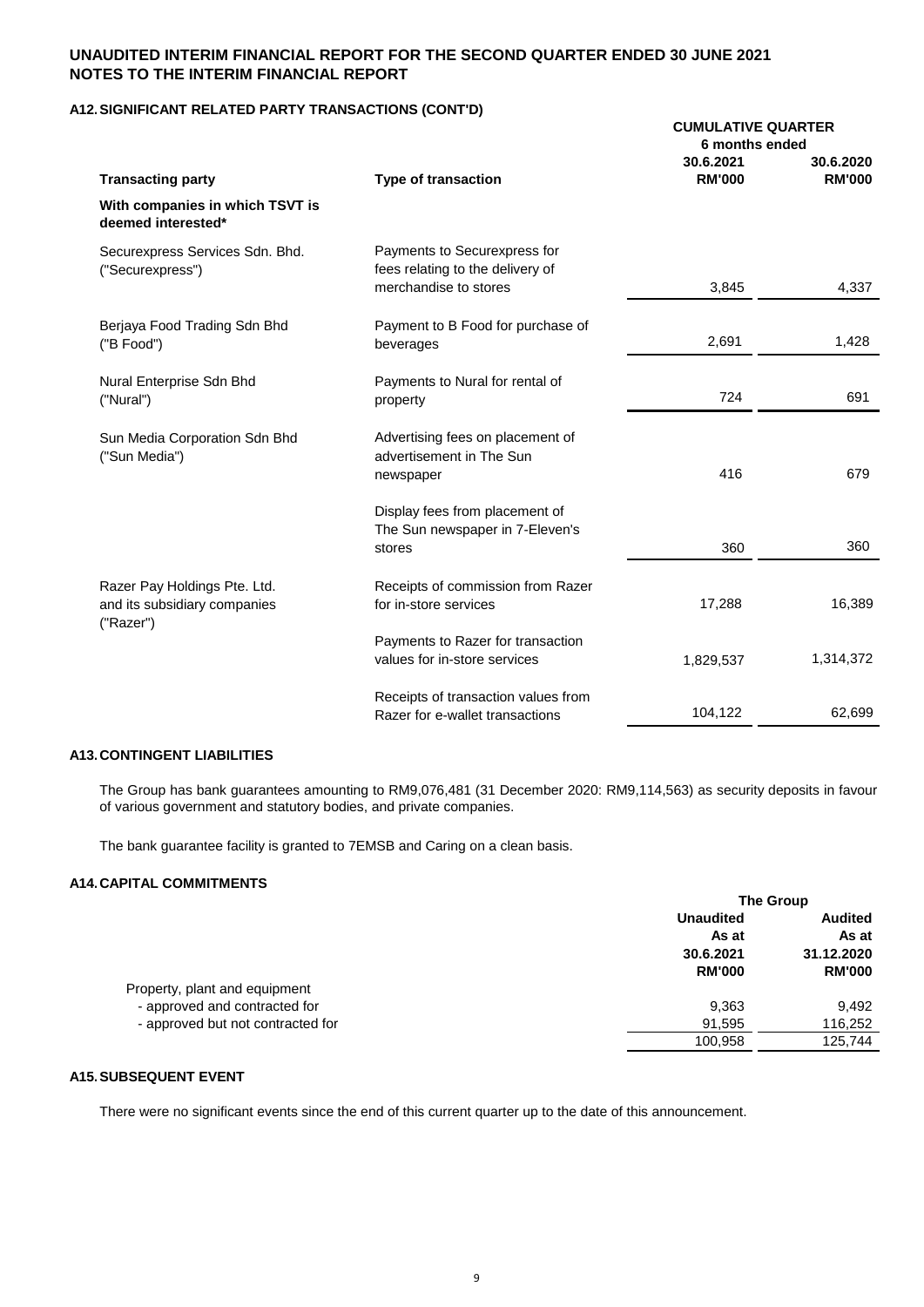## **B1. REVIEW OF THE PERFORMANCE OF THE GROUP**

|            | <b>Convenience</b><br>store | <b>Pharmaceutical</b> | Corporate<br>exercise | Total<br><b>2Q 2021</b> | Total<br>2Q 2020 |
|------------|-----------------------------|-----------------------|-----------------------|-------------------------|------------------|
|            | <b>RM'000</b>               | <b>RM'000</b>         | <b>RM'000</b>         | <b>RM'000</b>           | <b>RM'000</b>    |
| Revenue    | 436,700                     | 239,969               | ΝA                    | 676,669                 | 649,731          |
| <b>PAT</b> | 5,458                       | 6,750                 | (8,596)               | 3,612                   | 2,671            |

#### **Review of Current Quarter Performance versus Corresponding Quarter Last Year**

The re-introduction of Movement Control Order 3.0 starting 3 May 2021 in several states and the nationwide Full Movement Control Order effective 1 June 2021 have affected the group's performance in the current quarter. Stores are operating under strict SOPs and reduced operating hours affecting customer footfalls. In comparison to previous year corresponding quarter, the country was in a less restrictive Conditional Movement Control Order and Recovery Movement Control Order which started on 10 June 2020.

## **Convenience Stores Segment**

Revenue from convenience stores declined by RM74.3m or 14.5%. Most product categories except fresh foods recorded lower revenue while sales mix improved resulting in lower gross profits of RM9.8m or 6.9%.

Operating expenses decreased for the current quarter by RM13.1m or 8.1%, due to lower wages from better manpower planning, shorter operating hours and lower shrinkages. Despite lower gross profits, the convenience store segment still achieved a core Profit After Tax of RM5.4mil which is an increase of RM1.2mil compared to previous year corresponding quarter.

Corporate exercise expenses which is primarily professional fees from issuance of Medium Term Note, interest to finance the acquisition of Caring Group and fair value gain from investments in quoted shares, increased by RM1.0m to RM8.5m for the quarter.

#### **Pharmaceutical segment**

Revenue from pharmaceutical segment increased by RM100.9m or 72.5% to RM240.0m. While Profit After Tax increased by RM0.9m or 15.7% to RM6.8m, mainly driven by higher revenue. The acquisition of The Pill House and Wellings contributed revenue of RM66.8mil.

### **Consolidated Group**

The Group's consolidated Profit after Tax for the current quarter, after taking into consideration corporate exercise expenses stands at RM3.6m, an increase of RM0.9m or 35.2%.

|            | <b>Convenience</b><br>store | <b>Pharmaceutical</b> | Corporate<br>exercise | <b>Total YTD</b><br><b>2Q 2021</b> | <b>Total YTD</b><br><b>2Q 2020</b> |
|------------|-----------------------------|-----------------------|-----------------------|------------------------------------|------------------------------------|
|            | <b>RM'000</b>               | <b>RM'000</b>         | <b>RM'000</b>         | <b>RM'000</b>                      | <b>RM'000</b>                      |
| Revenue    | 885,769                     | 448,028               | NА                    | 1,333,797                          | 1,269,023                          |
| <b>PAT</b> | 15,631                      | 13,099                | (11,586)              | 17,144                             | 14,041                             |

## **Review of 6 Months Period Performance versus Corresponding Period Last Year**

#### **Convenience Stores Segment**

Revenue from the convenience stores declined by RM244.9m or 21.7%, Most product categories recorded lower revenue resulting in lower gross profits. Excluding expenses incurred in the corporate exercise, the convenience store segment recorded a core Profit After Tax of RM15.5m, a decline of RM8.7m or 35.9%.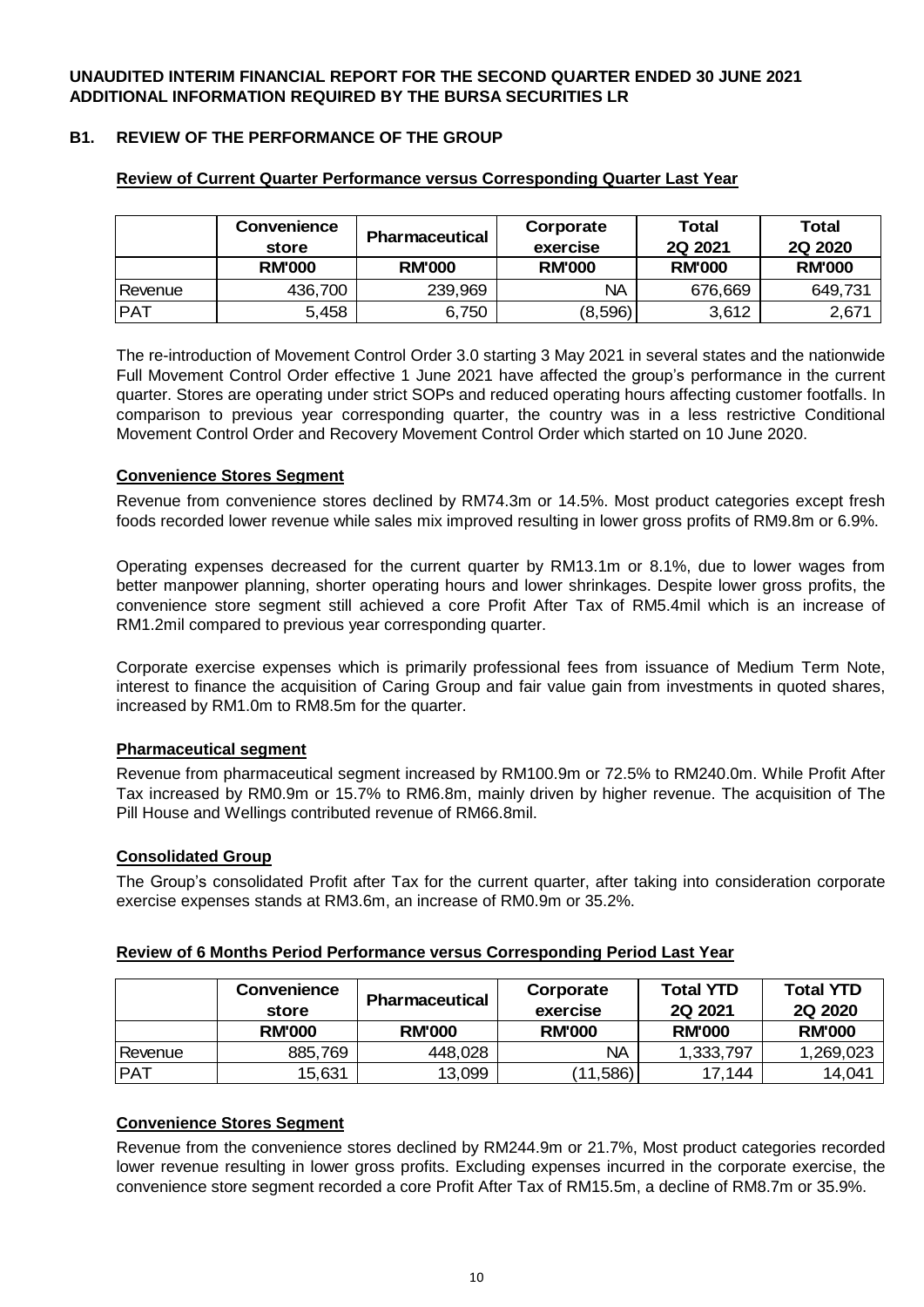### **B1. REVIEW OF THE PERFORMANCE OF THE GROUP (CONT'D)**

#### **Review of 6 Months Period Performance versus Corresponding Period Last Year (cont'd)**

Corporate exercise expenses incurred for 6 months ended 30 June 2021 reduced by RM4.7m.

#### **Pharmaceutical segment**

Revenue from pharmaceutical segment increase by RM117.7m or 35.6% to RM448.0m. While Profit After Tax closed at RM13.2m. The acquisition of The Pill House and Wellings contributed revenue of RM108.9m.

#### **Consolidated Group**

The Group's consolidated Profit After Tax for the 6 months ended 30 June 2021 after taking into consideration the corporate exercise expenses is reported at RM17.1m.

#### **B2. MATERIAL CHANGES IN THE PROFIT BEFORE TAXATION FOR THE CURRENT QUARTER AS COMPARED WITH THE IMMEDIATE PRECEDING QUARTER**

The Group recorded a lower Profit before Tax for the second quarter by RM11.5m or 56.4% against the immediate preceding quarter mainly due to higher operating and administrative expenses incurred in current quarter.

#### **B3. PROSPECTS**

With consumers focusing on their wellbeing and overall health, our retail pharmaceutical segment proved to be a resilient and defensive acquisition for The Group amidst this pandemic. This has and will continue to support the Group's performance. Though consumer sentiments remain a challenge for our convenience stores during these trying times, The Group is hopeful that the combination of a successful implementation of the National Recovery Plan; and the progress of the National Immunisation Programme will help with overall trading conditions. We will continue to focus on our customer's needs by pursuing our core strategic pillars for both segments of our Group.

#### **B4. VARIANCE OF ACTUAL RESULTS FROM PROFIT FORECAST AND PROFIT GUARANTEE**

The Group did not issue any profit forecast or profit estimate previously in any public document.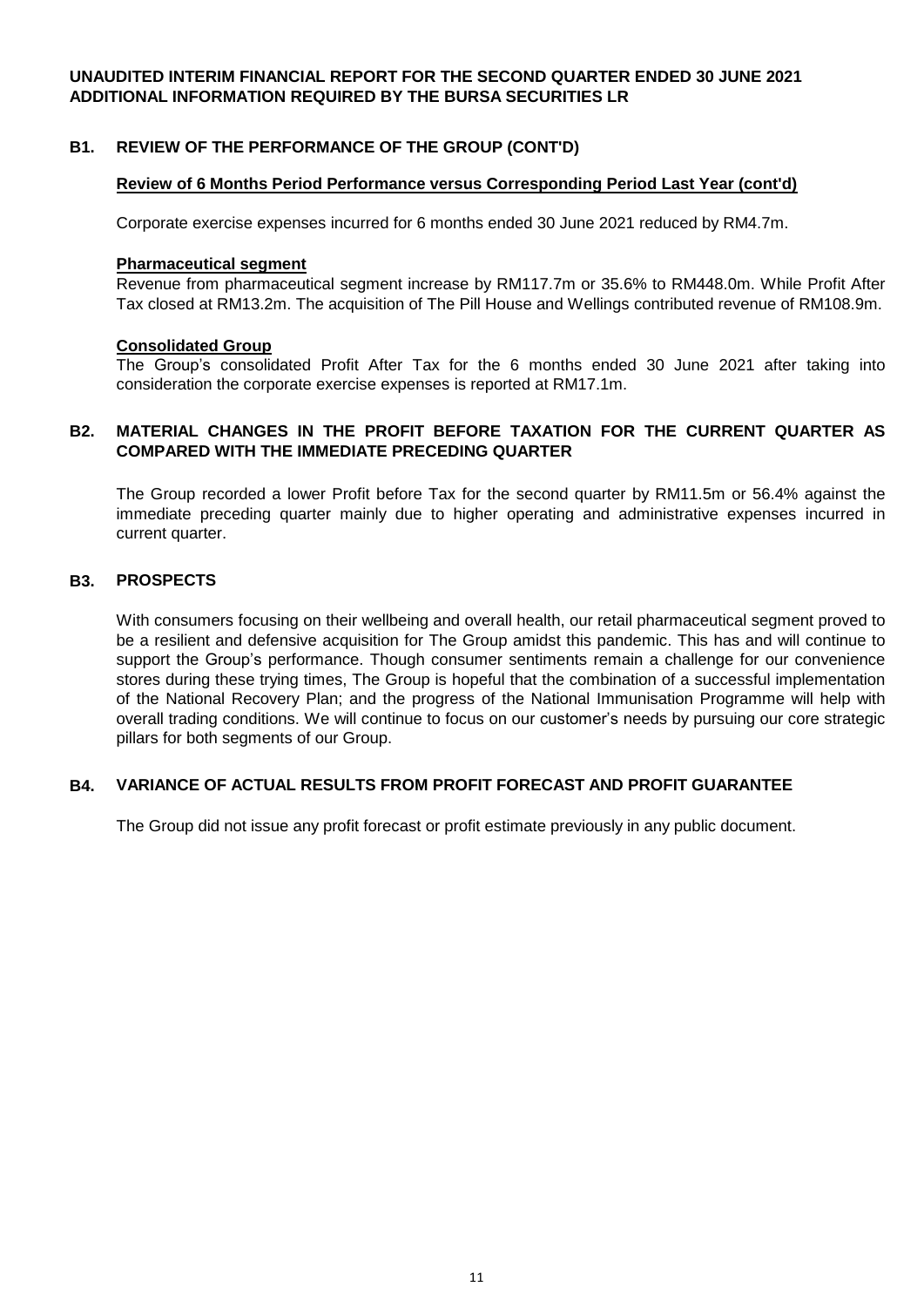### **B5. PROFIT FROM OPERATIONS**

Profit from operations is arrived at after charging/(crediting):

|                                            | <b>CURRENT QUARTER</b><br>3 months ended |                            | <b>CUMULATIVE QUARTER</b><br>6 months ended |                            |
|--------------------------------------------|------------------------------------------|----------------------------|---------------------------------------------|----------------------------|
|                                            | 30.6.2021<br><b>RM'000</b>               | 30.6.2020<br><b>RM'000</b> | 30.6.2021<br><b>RM'000</b>                  | 30.6.2020<br><b>RM'000</b> |
| Amortisation of intangible assets          | 1,129                                    | 1,130                      | 2,259                                       | 2,259                      |
| Amortisation of right of use               | 30,834                                   | 28,900                     | 60,676                                      | 50,821                     |
| Bad debts written off                      |                                          |                            | 1                                           |                            |
| Depreciation of property, plant            |                                          |                            |                                             |                            |
| and equipment                              | 17,659                                   | 17,058                     | 35,303                                      | 32,928                     |
| Dividend income                            | (30)                                     |                            | (45)                                        | (29)                       |
| Fair value changes of FVTPL                |                                          |                            |                                             |                            |
| for investments in quoted shares           | 2,276                                    | 174                        | 487                                         | 1,432                      |
| Gain on foreign exchange                   |                                          |                            |                                             |                            |
| translation differences                    |                                          | (2)                        |                                             | (32)                       |
| Impairment on property, plant              |                                          |                            |                                             |                            |
| and equipment                              |                                          | 86                         |                                             | 86                         |
| Interest income                            | (564)                                    | (878)                      | (1,038)                                     | (1, 102)                   |
| Loss/(Gain) on disposal of property,       |                                          |                            |                                             |                            |
| plant and equipment                        | 111                                      | 436                        | (314)                                       | 511                        |
| Property, plant and equipment              |                                          |                            |                                             |                            |
| written off                                | 433                                      | 1,512                      | 708                                         | 1,773                      |
| Provision for and write off of inventories | 2,809                                    | 2,841                      | 5,327                                       | 6,064                      |

Other than as presented in the condensed consolidated statements of comprehensive income and as disclosed above, there were no gain or loss on disposal of quoted or unquoted investments or properties, impairment of other assets, gain or loss on derivatives and exceptional items included in the results of the current quarter and financial period ended 30 June 2021.

## **B6. TAXATION**

|                               | <b>CURRENT QUARTER</b><br>3 months ended |                            | <b>CUMULATIVE QUARTER</b><br>6 months ended |                            |
|-------------------------------|------------------------------------------|----------------------------|---------------------------------------------|----------------------------|
|                               | 30.6.2021<br><b>RM'000</b>               | 30.6.2020<br><b>RM'000</b> | 30.6.2021<br><b>RM'000</b>                  | 30.6.2020<br><b>RM'000</b> |
| Income tax:                   |                                          |                            |                                             |                            |
| Current period provision      | 5,756                                    | 4,784                      | 13,123                                      | 13,829                     |
| Over provision in prior year  |                                          | (1)                        |                                             | (1)                        |
|                               | 5,756                                    | 4,783                      | 13,123                                      | 13,828                     |
| Deferred tax:                 |                                          |                            |                                             |                            |
| Relating to reversal of       |                                          |                            |                                             |                            |
| temporary differences         | (474)                                    | (1,266)                    | (974)                                       | (1,937)                    |
| Under provision in prior year |                                          | 20                         |                                             | 20                         |
|                               | (474)                                    | (1, 246)                   | (974)                                       | (1, 917)                   |
|                               | 5,282                                    | 3,537                      | 12,149                                      | 11,911                     |
|                               |                                          |                            |                                             |                            |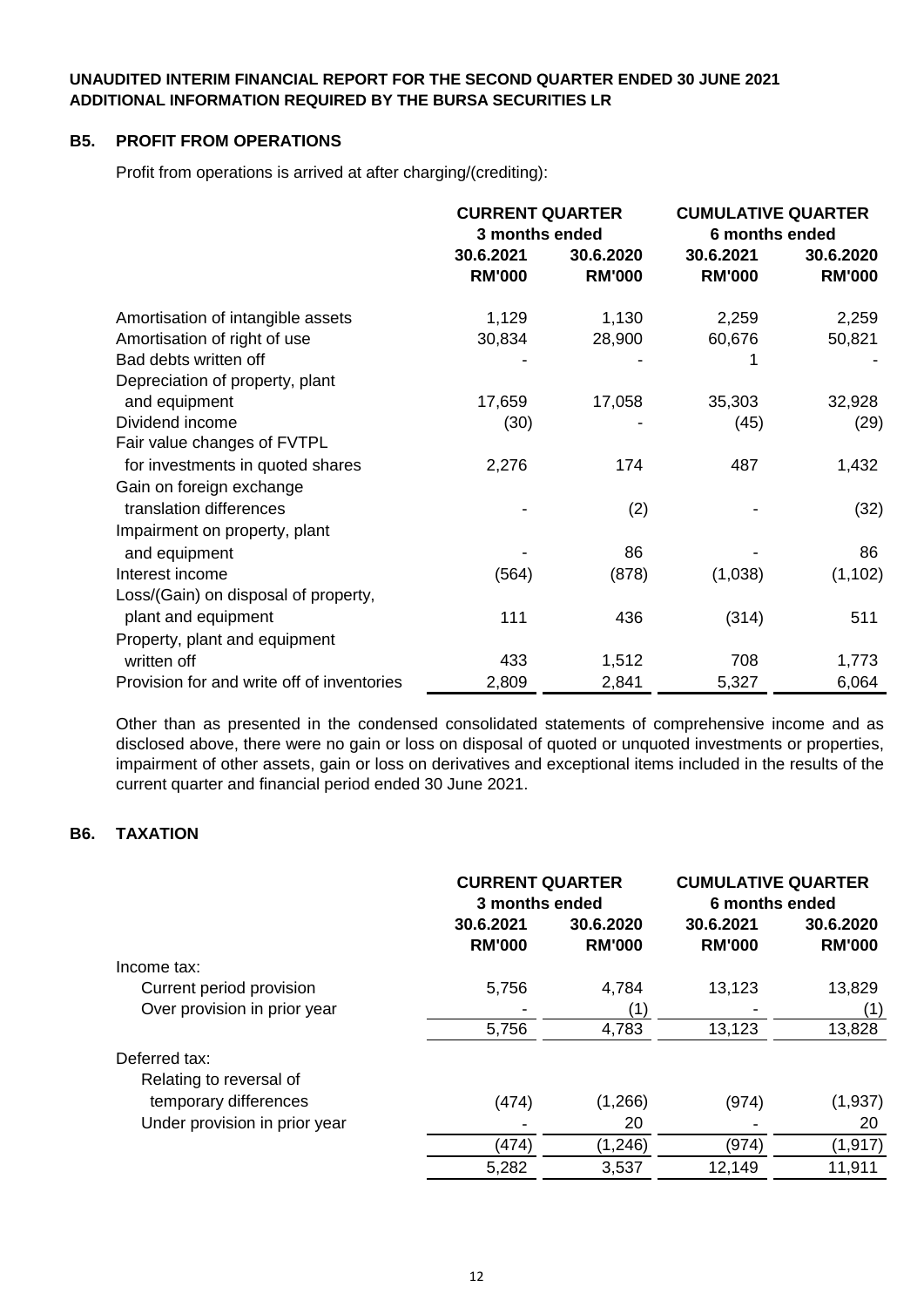## **B6. TAXATION (CONT'D)**

Income tax expense is recognised based on management's best estimation. The Group's consolidated effective tax rates for the current quarter and financial period ended 30 June 2021 were higher than the Malaysian's statutory tax rate mainly due to certain expenses not deductible under tax legislation.

## **B7. STATUS OF CORPORATE PROPOSALS**

There were no corporate proposals announced but not completed at the date of this report.

#### **B8. GROUP BORROWINGS**

The Group borrowings which are denominated in Ringgit Malaysia ("RM") as at 30 June 2021 are as follows: -

|                                  | <b>Unaudited</b><br>As at<br>30.6.2021<br><b>RM'000</b> | <b>Audited</b><br>As at<br>31.12.2020<br><b>RM'000</b> |
|----------------------------------|---------------------------------------------------------|--------------------------------------------------------|
| Short term borrowings            |                                                         |                                                        |
| Secured:                         |                                                         |                                                        |
| Term loan                        | 25,612                                                  | 39,225                                                 |
| Unsecured:                       |                                                         |                                                        |
| Bankers' acceptances             | 81,450                                                  | 82,940                                                 |
| Term loan                        | 1,803                                                   | 19,200                                                 |
| Revolving credit                 | 60,000                                                  | 60,000                                                 |
|                                  | 168,865                                                 | 201,365                                                |
| Long term borrowings<br>Secured: |                                                         |                                                        |
| Term loan                        | 38,973                                                  | 325,710                                                |
| <b>Unsecured:</b>                |                                                         |                                                        |
| Term loan                        | 22,084                                                  | 6,000                                                  |
| Medium term notes                | 500,000                                                 |                                                        |
|                                  | 561,057                                                 | 331,710                                                |
| <b>Total borrowings</b>          |                                                         |                                                        |
| Bankers' acceptances             | 81,450                                                  | 82,940                                                 |
| Medium term notes                | 500,000                                                 |                                                        |
| Term loan                        | 88,472                                                  | 390,135                                                |
| Revolving credit                 | 60,000                                                  | 60,000                                                 |
|                                  | 729,922                                                 | 533,075                                                |

#### Medium Term Notes

The Company has established a 30-year medium term notes ("**MTN**") programme of RM600.0 million in nominal value ("**MTN Programme**"), which was lodged with the Securities Commission Malaysia ("**SC")** ) on 15 April 2021 in accordance with the SC's Guidelines on Unlisted Capital Market Products under the Lodge and Launch Framework.

The Company has completed its maiden MTN issuance of RM500.0 million ("**Series 1 MTN**") under the MTN Programme on 28 June 2021.